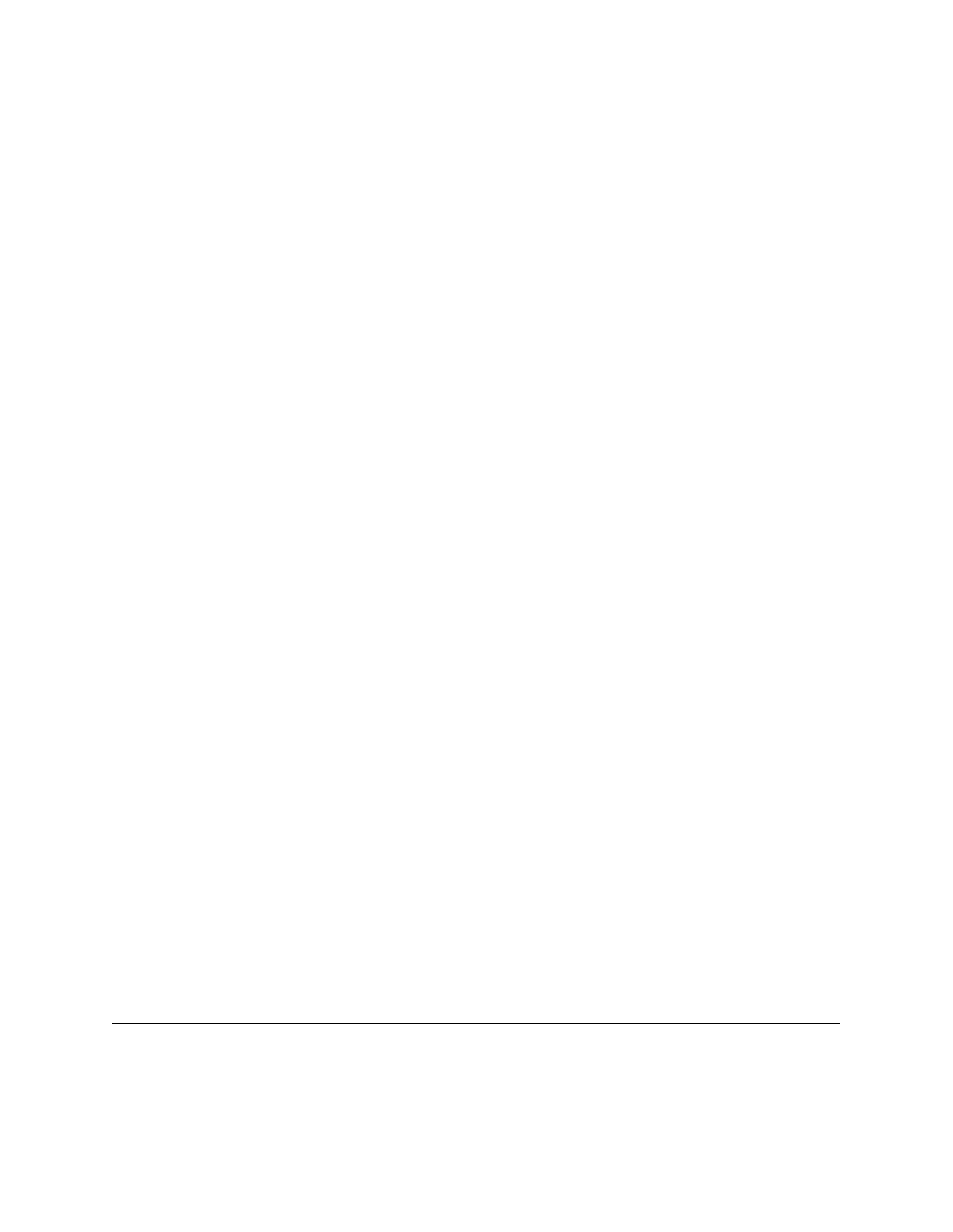3

Now that the Review Board has promulgated its definition, I am writing to inquire into the status of the Secret Service's past and anticipated efforts to locate and review JFK assassination records. I would very much appreciate your prompt response to the inquiries set out below. I am enclosing one form for you to complete and return to me by May 31,1995. I have additionally requested some specific materials on pages 3 and 4 below.

## Status of Review of JFK Assassination Records

Please fill out the enclosed form with reference to the following requests.

- 1. Status of search for records. Has your Agency completed its search for JFK assassination records? If so, approximately when was the search completed? If not, when do you currently anticipate completing your search for records? If your search is not complete, are there any particular obstacles to completing the process that you can identify? Has your search extended to records still within the ownership or legal control of your Agency, but outside of your Agency's physical possession  $(e.g.,$  at Federal Records Centers)?
- 2. *Total volume of records*. What is your best *estimate* of the total number of records your Agency has identified as responsive to the JFK Act? Please provide your best estimate on the actual number of documents, as well as any other helpful descriptive terms that are appropriate (e.g., numbers of archival or banker's boxes, cubic feet).
- 3. Anticipated additional searches for records. Now that you have the Review Board's definition of "Assassination Record," what, if any, additional files or locations do you intend to search for possible additional records? When do you anticipate completing such a search?
- 4. Status of record review. Have you completed your review process, including the preparation of identification aids as provided by Section 5(d) of the JFK Act? If your review process is not complete, when do you currently anticipate that you will complete the process? What percentage of the review process is complete?
- 5. Summary results of records review. Of those records you have reviewed, approximately what percentage have you "opened in full," postponed (*i.e.*, redacted in whole or in part), or are awaiting return from Third Agencies?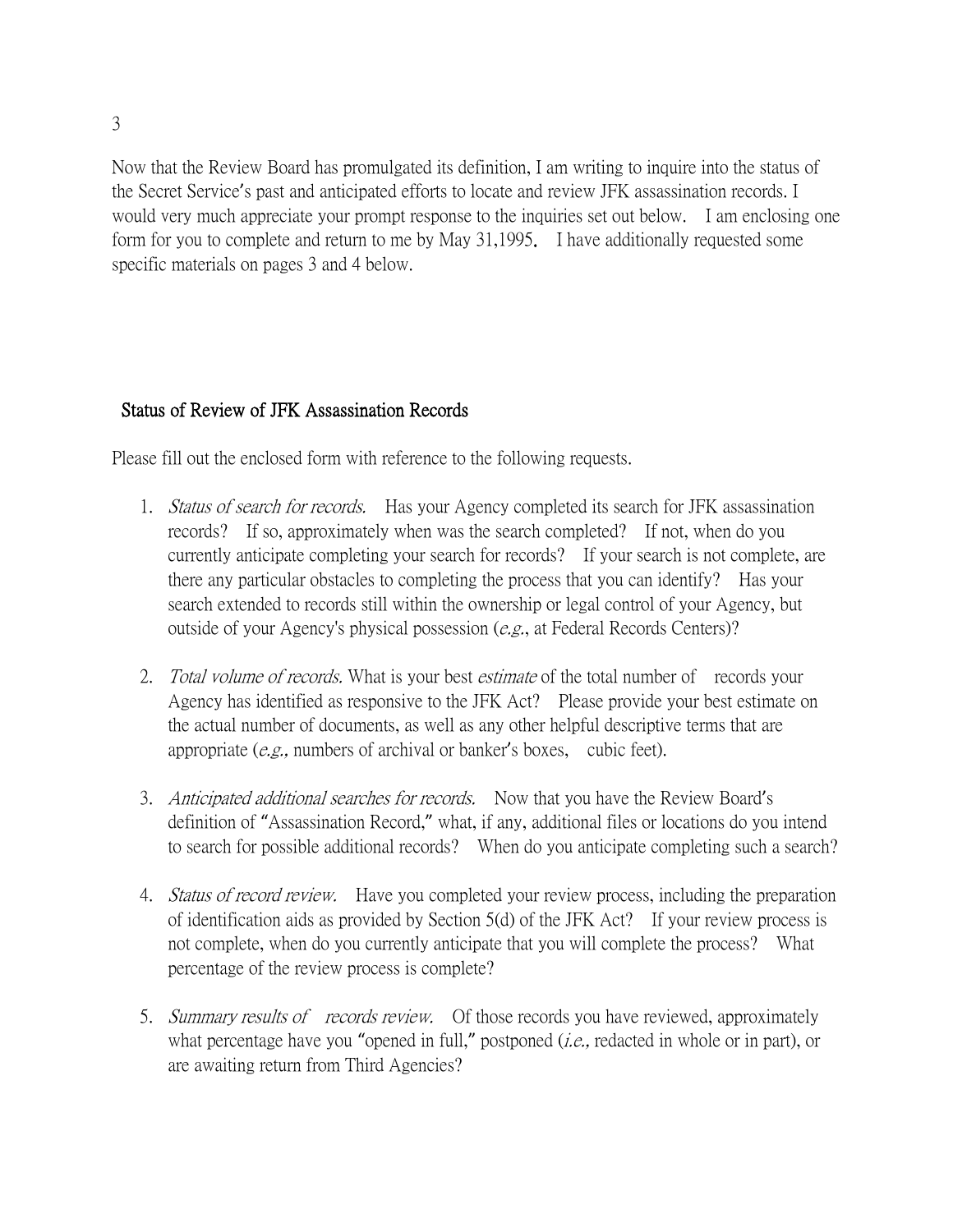- 6. Transfer of records and electronic information to the National Archives. Has your agency transferred all of its reviewed records and electronic information (i.e., information identifying records as required under Section 5(d) of the JFK Act) to the National Archives? When do you anticipate completing the transfer of the records and electronic information?
- 7. Electronic information. Are you confronting any difficulties in completing your inputting the electronic identification aids onto the diskettes provided by the National Archives? If so, please describe the difficulties.
- 8. Records sent by you to Third Agencies. What is your best estimate of the number of records that you have referred to Third Agencies for their review? Of that number, how many have been returned after having been reviewed? What Third Agencies continue to hold your records and approximately how many records do they hold?
- 9. *Records sent to you from Third Agencies*. Approximately how many records have been sent to your agency from Third Agencies for your review under the JFK Act? For how many of that number have you completed your review? Have all Third Agency records been reviewed and returned to the Third Agencies? If you have not completed your review of Third Agency documents, when do you anticipate completing it?
- 10. *Record-tracking procedures.* What types of record-tracking devices do you use to determine the number, location, and status of your Agency's records under the JFK Act? For example, are all of your records now identified by a number on an electronic database or do you keep flow charts showing the date you referred documents to Third Agencies?
- 11. Difficulties in complying with the JFK Act. Please identify any significant internal difficulties that your Agency is having in complying with the JFK Act.

## Additional materials

Over the past few weeks, we have discussed several types of records with you, and we appreciate your offer to locate the following materials:

A. Latita Roseboro's hard copies of referred documents that she has reviewed and sent back to referring agencies, and copies of her memoranda accompanying these documents.

B. The inventory prepared on Secret Service Form 258, which describes the contents of the Secret Service Official Case File on the Assassination now housed at the National Archives in College Park.

4